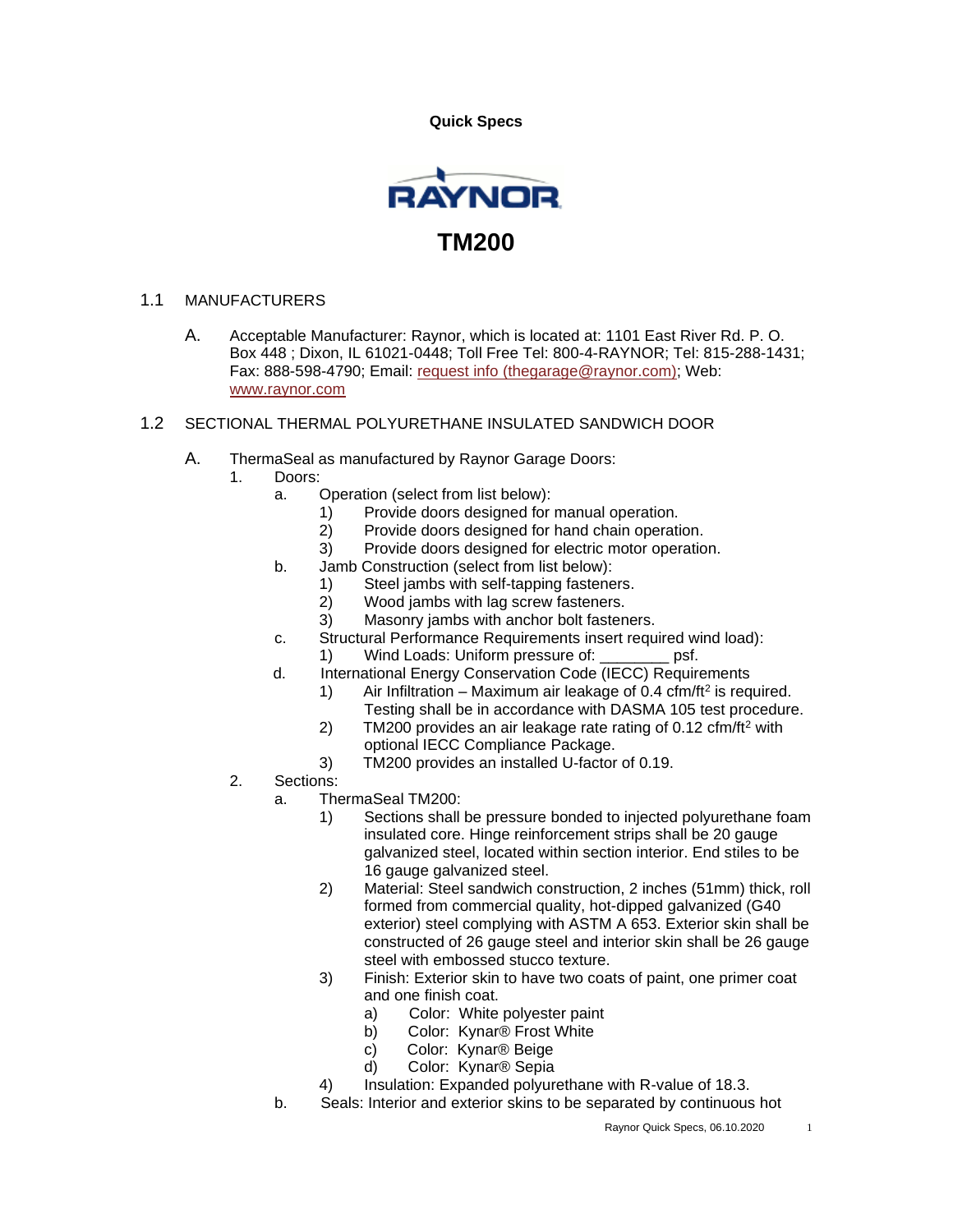melt to form thermal break and complete weatherseal along section joint. Bottom of door to have flexible U-shaped vinyl seal retained in aluminum rail. Optional dual-durometer vinyl blade seal on top section to prevent airflow above header

- c. Trussing: Doors designed to withstand specified wind load. Deflection of door in horizontal position to be maximum of 1/120th of door width.
- 3. Windows: Locations to comply with door elevation drawings.
	- a. Window in Rectangular Two-Piece Black Frame:
		- 1) Size: 24 inches by 8 inches (610 mm by 203 mm).
			- a) Glazing: Two panes of 1/8 inch (3.2 mm) thick DSB glass.
			- b) Glazing: Two panes of 1/8 inch (3.2 mm) thick tempered glass.
			- c) Glazing: Two panes of 1/8 inch (3.2 mm) thick DSB glass with breather tube.
		- 2) Size: 24 inches by 12 inches (610 mm by 305 mm).
			- a) Glazing: Two panes of 1/8 inch (3.2 mm) thick DSB glass.
			- b) Glazing: Two panes of 1/8 inch (3.2 mm) thick tempered glass.
			- c) Glazing: Two panes of 1/8 inch (3.2 mm) thick DSB glass with breather tube.
		- 3) Size: 34 inches by 16 inches (864 mm by 406 mm) window in a rectangular two-piece black frame.
		- a) Glazing: Two panes of 1/8 inch (3.2 mm) thick DSB glass b. Full-view window consisting of aluminum stile and rail construction and color matched to door exterior with powdercoat paint. Provide nonimpact rated glazing as follows.
			- 1) Glazing: Clear glass. One pane of 1/8 inch (3.2 mm) DSB noninsulated glass.
			- 2) Glazing: Clear glass. One pane of 3/16 inch (4.8 mm) noninsulated glass.
			- 3) Glazing: Clear glass. One pane of 1/4 inch (6.4 mm) noninsulated glass.
			- 4) Glazing: Clear tempered glass. One pane of 1/8 inch (3.2 mm) non-insulated glass.
			- 5) Glazing: Clear tempered glass. One pane of 1/4 inch (6.4 mm) non-insulated glass.
			- 6) Glazing: Clear tempered glass. One pane of 3/16 inch (4.88 mm) non-insulated glass.
			- 7) Glazing: Clear laminated glass. One pane of 1/4 inch (6.4 mm) non-insulated glass.
			- 8) Glazing: Clear wire glass. One pane of 1/4 inch (6.4 mm) noninsulated glass.
			- 9) Glazing: Tinted bronze glass. One pane of 1/8 inch (3.2 mm) non-insulated glass.
			- 10) Glazing: Laminated bronze glass. One pane of 1/4 inch (6.4 mm) non-insulated glass.
			- 11) Glazing: Tinted bronze tempered glass. One pane of 1/8 inch (3.2 mm) non-insulated glass.
			- 12) Glazing: Tinted smoke grey laminated glass. One pane of 1/4 inch (6.4 mm) non-insulated glass.
			- 13) Glazing: 1/2 inch (12.7 mm) insulated clear glass. Two panes of 1/8 inch (3.2 mm) DSB insulated glass.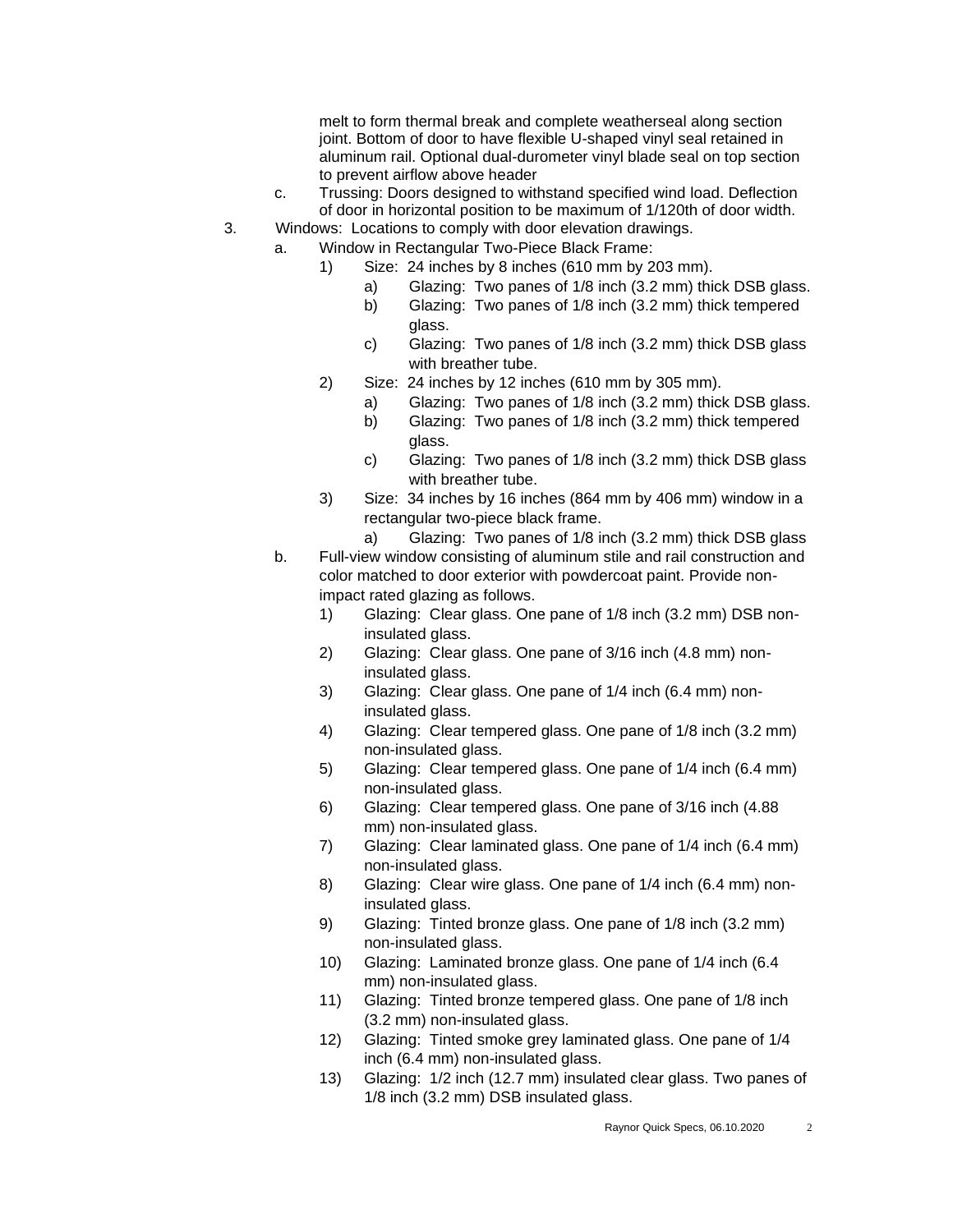- 14) Glazing: 1/2 inch (12.7 mm) insulated clear glass with breather tube. Two panes of 1/8 inch (3.2 mm) DSB insulated glass.
- 15) Glazing: 1/2 inch (12.7 mm) insulated clear tempered glass. Two panes of 1/8 inch (3.2 mm) tempered insulated glass.
- 16) Glazing: 1/2 inch (12.7 mm) insulated low E DSB glass. Two panes of 1/8 inch (3.2 mm) DSB insulated glass.
- 17) Glazing: 1/2 inch (12.7 mm) insulated low E tempered glass. Two panes of 1/8 inch (3.2 mm) tempered insulated glass.
- 18) Glazing: 1/2 inch (12.7 mm) insulated Solarban 60 low E tempered glass. Two panes of 1/8 inch (3.2 mm) tempered insulated glass.
- 19) Glazing: Clear acrylic. One pane of 1/8 inch (3.2 mm).
- 20) Glazing: Clear lexan. One pane of 1/8 inch (3.2 mm).
- 21) Glazing: Clear acrylic. One pane of 1/4 inch (6.4 mm).
- 22) Glazing: Clear lexan. One pane of 1/4 inch (6.4 mm).
- 23) Glazing: 1/8 inch (3.2 mm) satin annealed glass.
- 24) Glazing: 1/8 inch (3.2 mm) satin tempered glass.
- 25) Glazing: 1/2 inch (12.69 mm) insulated satin glass. Two panes of 1/8 inch (3.2 mm) DSB insulated glass.
- 26) Glazing: 1/2 inch (12.69 mm) insulated satin tempered glass. Two panes of 1/8 inch (3.2 mm) tempered insulated glass.
- 27) Glazing: 1/4 inch (6.4 mm) laminated white glass.
- 28) Glazing: 1/8 inch (3.2 mm) smoked gray glass.
- 29) Glazing: 1/8 inch (3.2 mm) smoked gray tempered glass.
- 30) Glazing: 1/2 inch (12.69 mm) insulated smoked gray glass. Two panes of 1/8 inch (3.2 mm) DSB insulated glass.
- 31) Glazing: 1/2 inch (12.69 mm) insulated smoked gray glass. Two panes of 1/8 inch (3.2 mm) tempered insulated glass.
- 32) Glazing: 1/8 inch (3.2 mm) lexan smoked gray glazing.
- 33) Glazing: 1/8 inch (3.2 mm) raised pattern obscure glass.
- 34) Glazing: 1/8 inch (3.2 mm) raised pattern obscure tempered glass.
- 35) Glazing: 1/2 inch (12.69 mm) insulated raised pattern obscure glass. Two panes of 1/8 inch (3.2 mm) DSB insulated glass.
- 36) Glazing: 1/2 inch (12.69 mm) insulated raised pattern obscure tempered glass. Two panes of 1/8 inch (3.2 mm) tempered insulated glass.
- 37) Glazing: 1/2 inch (12.69 mm) insulated tinted bronze glass. Two panes of 1/8 inch (3.2 mm) DSB insulated glass.
- 38) Glazing: 1/2 inch (12.69 mm) insulated tinted bronze glass. Two panes of 1/8 inch (3.2 mm) tempered insulated glass.
- 39) Glazing: 1/4 inch (6.4 m) laminated frosted white glass.
- c. Full-view window consisting of aluminum stile and rail construction and color matched to door exterior with powder coat paint. Provide nonimpact rated glazing as follows.
	- 1) Glazing: 1 inch (25.4 mm) Insulated Clear Glass. Two panes of 1/8 inch (3.2 mm) DSB insulated glass.
	- 2) Glazing: 1 inch (25.4 mm) Insulated Clear Tempered Glass. Two panes of 1/8 inch (3.2 mm) tempered insulated glass.
	- 3) Glazing: 1 inch (25.4 mm) Insulated Low E DSB Glass. Two panes of 1/8 inch (3.2 mm) DSB insulated glass.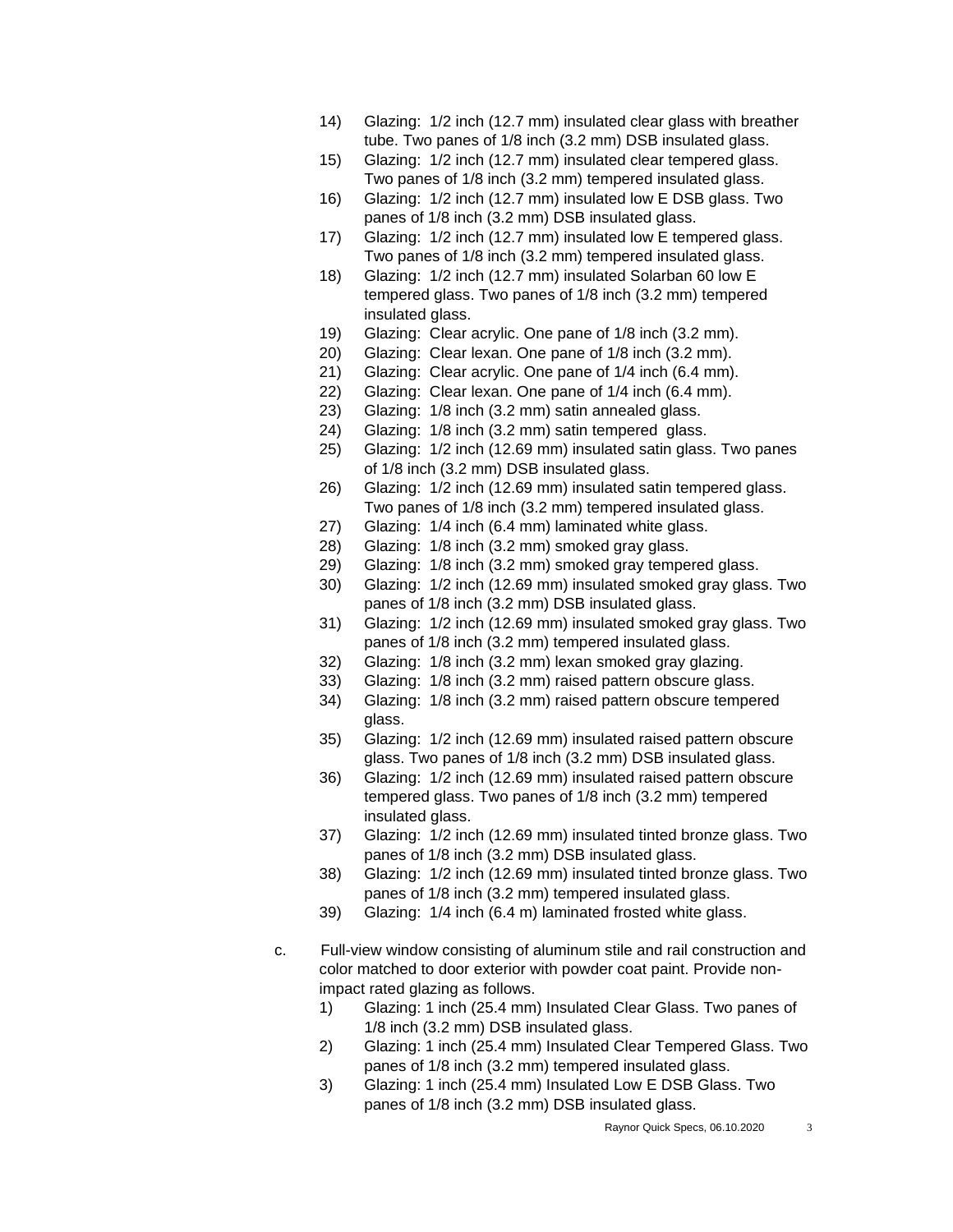- 4) Glazing: 1 inch (25.4 mm) Insulated Low E Tempered Glass. Two panes of 1/8 inch (3.2 mm) Tempered insulated glass.
- 5) Glazing: 1 inch (25.4 mm) Insulated Satin Tempered Glass. Two panes of 1/8 inch (3.2 mm) Tempered insulated glass.
- 4. Mounting: Sections mounted in door opening using (select from list below):
	- d. Between-Jamb Bracket Mounting: sections mounted between door jambs, seal against exterior perimeter seal installed along vertical and top horizontal edges of jambs.
	- e. Lap Jamb Angle Mounting: section overlap door jambs by 1 inch (25 mm) on each side of door opening.
- 5. Track:
	- f. Material: Hot-dipped galvanized steel (ASTM A 653), fully adjustable for adequate sealing of door to jamb or weatherseal.
	- g. Configuration Type (select from list below):
		- 1) Configuration Type: Normal Headroom.
		- 2) Configuration Type: Low Headroom.
		- 3) Configuration Type: Vertical Lift.
		- 4) Configuration Type: Lift-Clearance.
		- 5) Configuration Type: Incline.
		- 6) Configuration Type: Contour.
	- h. Track Size (select from list below):
		- 1) Size: 2 inches (51 mm).
		- 2) Size: 3 inches (76 mm).
	- a. Mounting:
		- 1) Bracket-Mount using adjustable track brackets for use on 2-inch track with wood jambs.
		- 2) Floor-to-Header Angle-Mount consisting of continuous angle extending from the floor up to the door header for use with steel, wood, or masonry jambs. Continuous angle size not less than 2- 5/16 inches by 4 inches by 3/32 inch (59 by 102 by 2.5 mm) on 2-inch track and 3-1/2 inches by 5 inches by 3/32 inches (89 by 127 by 2.5 mm) on 3-inch track.
		- 3) Floor-to-Shaft Angle-Mount consisting of continuous angle extending from the floor, past header, completely up to door shaft for use with steel, wood, or masonry jambs. Continuous angle size not less than 2-5/16 inches by 4 inches by 3/32 inch (59 by 102 by 2.5 mm) on 2-inch track and 3-1/2 inches by 5 inches by 3/32 inches (89 by 127 by 2.5 mm) on 3-inch track.
		- 4) QuikClip: Clip-Angle consisting of clip brackets pre-assembled to continuous angle extending from the floor up to the door header and continuous angle extending from the door header up to the door shaft for use with steel, wood, or masonry jambs. Continuous angle size not less than 2-5/16 inches by 1-1/4 inches by 3/32 inches (59 by 32 by 2.5 mm) on 2-inch track and 3-1/2 inches by 1-1/4 inches by 3/32 inches (89 by 32 by 2.5 mm) on 3-inch track.
	- i. Finish (select from list below):
		- 1) Galvanized.
		- 2) White Powdercoat.
- 6. Counterbalance:
	- j. Counterbalance System: Provided with aircraft-type, galvanized steel lifting cables with minimum safety factor of 5. Torsion Springs consisting of heavy-duty oil-tempered wire torsion springs on a continuous ball-bearing cross-header shaft. Specify cycle life below (up